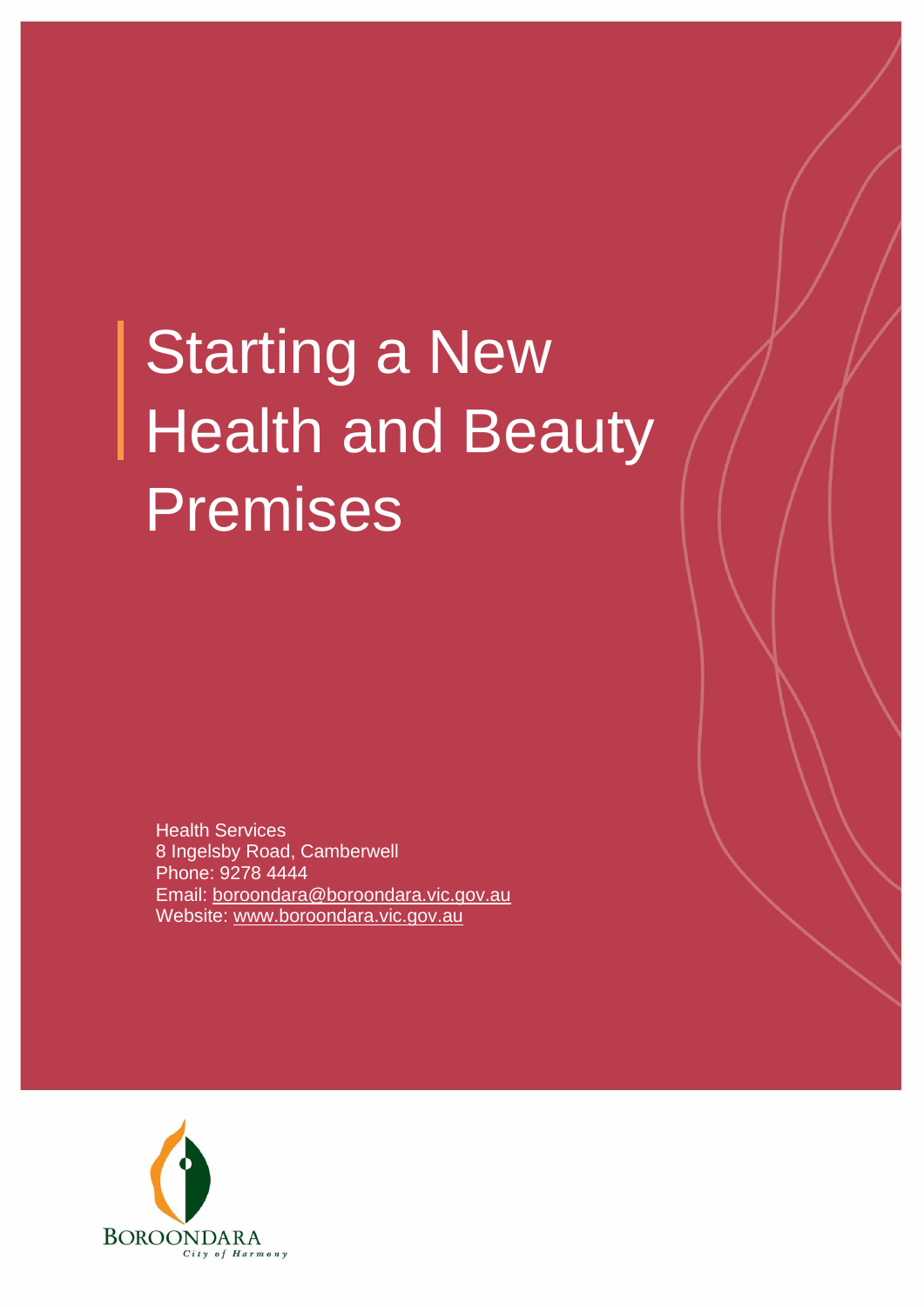

# Table of contents

| 1 |     |  |  |
|---|-----|--|--|
| 2 |     |  |  |
|   | 2.1 |  |  |
|   | 2.2 |  |  |
|   | 2.3 |  |  |
|   | 2.4 |  |  |
|   | 2.5 |  |  |
|   | 2.6 |  |  |
|   | 2.7 |  |  |
|   | 2.8 |  |  |
|   | 2.9 |  |  |
|   |     |  |  |
|   |     |  |  |
|   |     |  |  |
|   |     |  |  |
| 3 |     |  |  |
|   | 3.1 |  |  |
|   |     |  |  |
| 4 |     |  |  |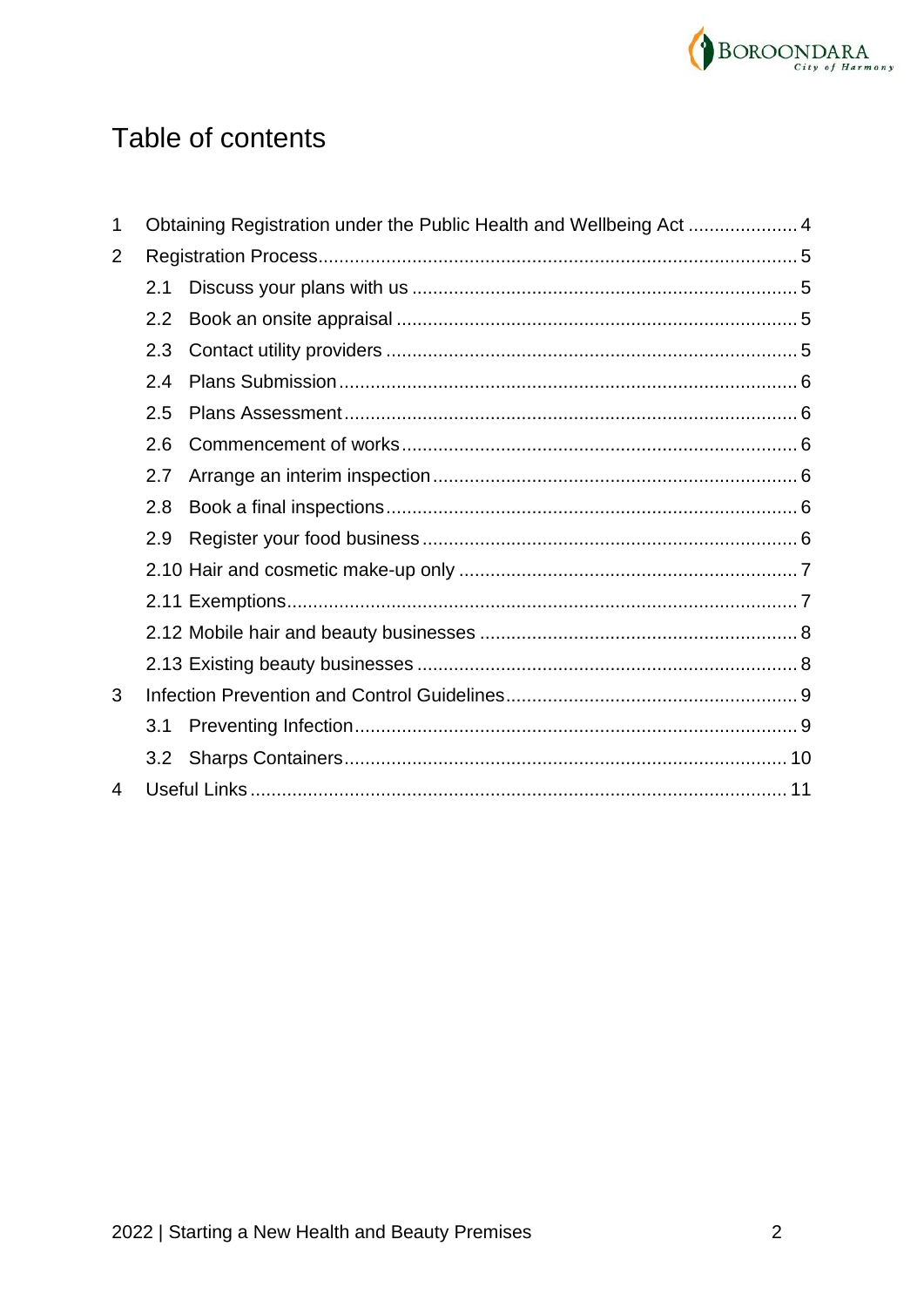

#### **Welcome to the City of Boroondara**

Welcome and thank you for your interest in starting a health or beauty business in the City of Boroondara.

The *Public Health and Wellbeing Act 2008* requires premises to be registered with Council, and to ensure infectious diseases are not transmitted to customers.

If you operate any of the following businesses, you are required to comply with these regulations for maintaining a clean and safe business:

- ear/body piercing and skin penetration including dry needling
- hairdressing and wigs
- tattooing including cosmetic tattoos and Henna
- manicure/pedicure and any nail treatment or dressing
- threading
- waxing
- dermabrasion
- facials
- electrolysis/Laser treatment
- foot spa
- dry needling
- make-up and spray tan.

During the registration process you will be required to provide us with the following;

- Details of the type of health business
- A copy of your proposed floor plan
- A copy of the services/treatments offered

It is your responsibility and it is highly recommended you contact Yarra Valley [Water](https://www.yvw.com.au/) to find out your sewerage and waste water requirements, and other utility providers (gas and electricity) to confirm that you meet their codes and standards.

Once you are ready, you can visit the website 'Apply to Establish a Health & Beauty Premises' [https://www.boroondara.vic.gov.au/business/start-and-run](https://www.boroondara.vic.gov.au/business/start-and-run-business/health-and-beauty-businesses)[business/health-and-beauty-businesses](https://www.boroondara.vic.gov.au/business/start-and-run-business/health-and-beauty-businesses) click on the "Apply to establish a health and beauty premise" in step 1 and submit your application to begin the registration process.

If you have any further questions, please contact City of Boroondara on 9278 4444 or email [boroondara@boroondara.vic.gov.au](mailto:boroondara@boroondara.vic.gov.au)

Kind regards

Robert Weis Team Leader Health Services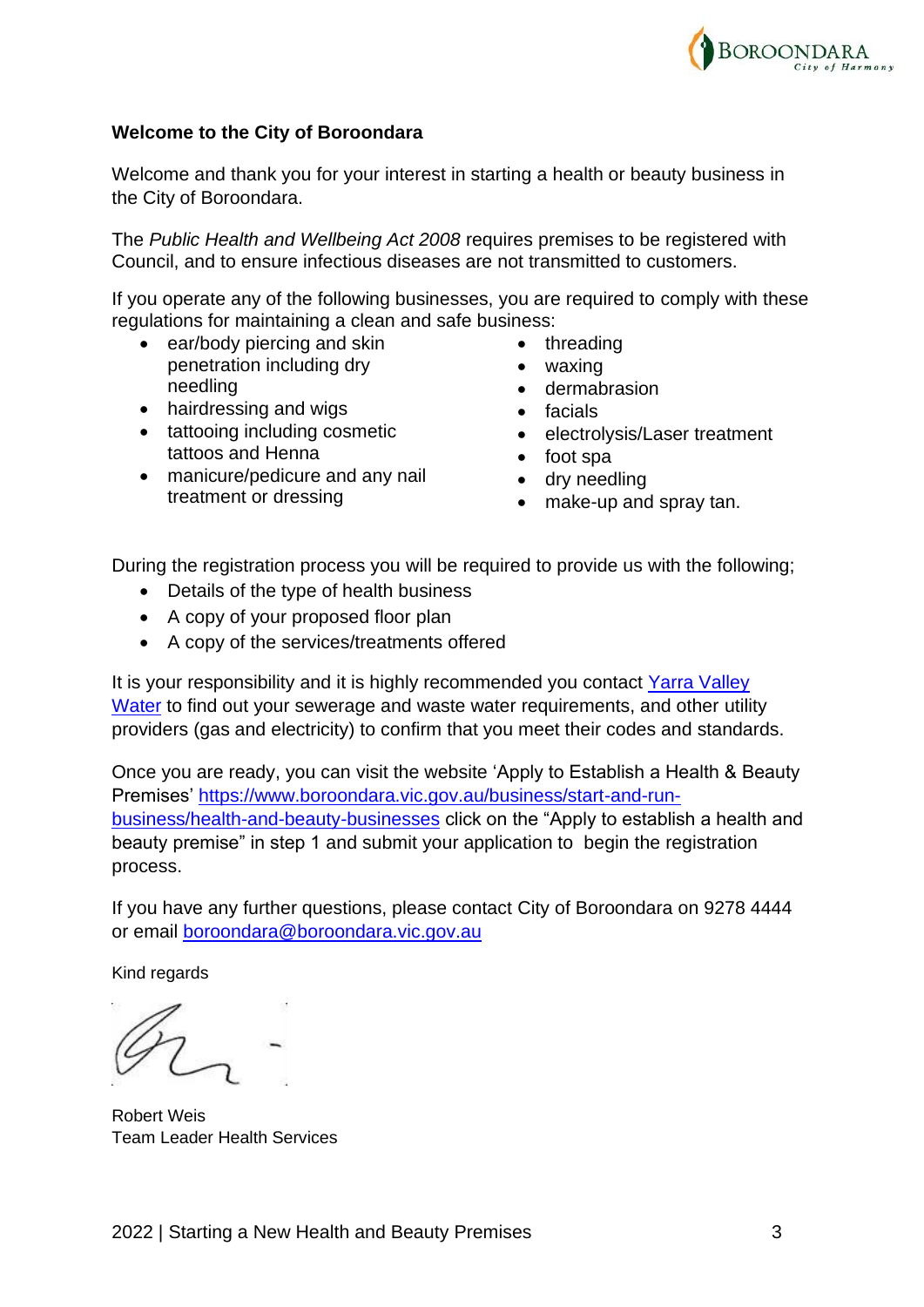

# <span id="page-3-0"></span>**1 Obtaining Registration under the Public Health and Wellbeing Act**

All Public Health and Wellbeing Act businesses are required to be registered under the *Public Health and Wellbeing Act 2008*. Health Services is responsible for registering Public Health and Wellbeing Act businesses operating within the City of Boroondara. Registration is valid for 12 months and is renewed each year, except for hairdressing salons and cosmetic make-up businesses, which are registered on an ongoing basis. Council will issue an 'Application for Renewal of Registration' form to all Public Health and Wellbeing Act businesses that require a renewal of registration.

#### **Who needs to register?**

Permanent or mobile businesses that carry out procedures registrable under the Public Health and Wellbeing Act, including hairdressing, beauty treatments, ear and body piercing, tattooing, colonic irrigation, electrolysis, dry needling etc. and those that offer prescribed accommodation such as hotels, hostels, student dormitories, etc.

#### **Who does not need to apply?**

Acupuncture is now required to be registered with the Chinese Medicine Board. It does not require registration with Council.

- Phone: 9499 3800
- Website: [http://www.cmrb.vic.gov.au.](http://www.cmrb.vic.gov.au/)

Injectable cosmetic treatments that are obtained by prescription only, as they can only be administered by a registered medical practitioner or registered health practitioner. There may be beauty products that are not Schedule 4 medicines, and especially where the operator is not a registered medical/health practitioner, in which case we are the registering authority.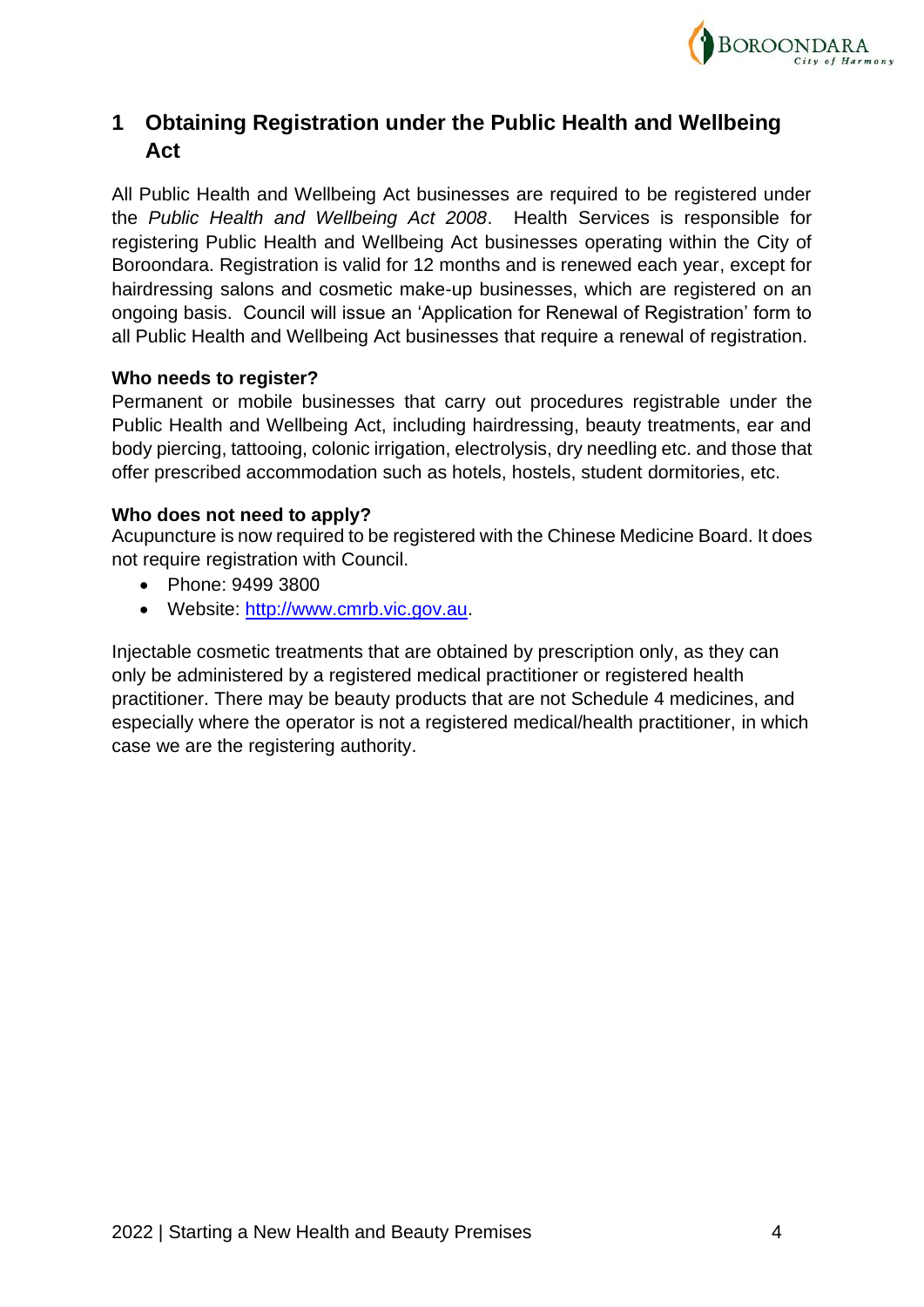

# <span id="page-4-0"></span>**2 Registration Process**

# <span id="page-4-1"></span>**2.1 Discuss your plans with us**

Discuss your initial proposal with Planning, Building and Environmental Health Officers.

# <span id="page-4-2"></span>**2.2 Book an onsite appraisal**

Arrange an on-site appraisal of the premises with an Environmental Health Officer before you secure your lease. This will allow you to clarify any concerns on major internal fit-out and finishes required (eg. Floors, walls, ceilings, hand basins, etc.).

# <span id="page-4-3"></span>**2.3 Contact utility providers**

Ensure that other utilities (eg. Electricity, water, sewerage, and gas) are contacted so that you comply with their particular standards/codes.

| <b>Public Utilities / Responsible Authorities</b>                                                                                                |                                                                              |                                                                                                                                                                       |  |  |  |
|--------------------------------------------------------------------------------------------------------------------------------------------------|------------------------------------------------------------------------------|-----------------------------------------------------------------------------------------------------------------------------------------------------------------------|--|--|--|
| <b>Type of Inquiry</b>                                                                                                                           | <b>Authority</b>                                                             | <b>Contact Details</b>                                                                                                                                                |  |  |  |
| Health guidelines for<br>personal care and body<br>art industries                                                                                | <b>Health Services -</b><br>City of Boroondara                               | https://www.boroondara.vic.gov.au/business/start<br>-and-grow-business/health-and-beauty-<br>businesses                                                               |  |  |  |
| Health guidelines for<br>personal care and body<br>art industries                                                                                | Department of Health<br>and Human Services                                   | https://www2.health.vic.gov.au/about/publications/rese<br>archandreports/Health-guidelines-for-personal-care-<br>and-body-art-industries                              |  |  |  |
| <b>Planning Permits</b><br>Change of use<br>No. toilets required<br>Disabled access<br>Fire escapes. Etc.<br>Mech. exhaust<br>requirements, etc. | <b>Building Services &amp;</b><br>Statutory Planning -<br>City of Boroondara | https://www.boroondara.vic.gov.au/planning-<br>building/difference-between-planning-and-<br>building<br>Building Services: 9278 4860<br>Statutory Planning: 9278 4888 |  |  |  |
| Footpath trading (signs<br>or other furniture                                                                                                    | Local Laws - City of<br>Boroondara                                           | https://www.boroondara.vic.gov.au/busin<br>ess/permits-your-business/outdoor-<br>trading-permitsPhone: 9278 4444                                                      |  |  |  |
| Wastewater and<br>sewerage requirements                                                                                                          | Yarra Valley Water                                                           | https://www.yvw.com.au/help-advice/trade-<br>waste/food-business/grease-traps<br>Phone: 13 17 21                                                                      |  |  |  |
| Liquor License                                                                                                                                   | <b>Liquor Licensing</b><br>Commission                                        | https://www.vcglr.vic.gov.au/<br>Phone: 1300 650 367                                                                                                                  |  |  |  |
| Commercial<br>waste/recycling<br>services                                                                                                        | Listed under Waste Services and Recycling Services in the Yellow Pages       |                                                                                                                                                                       |  |  |  |
| <b>Type of Inquiry</b>                                                                                                                           | <b>Authority</b>                                                             | <b>Contact Details</b>                                                                                                                                                |  |  |  |
| Gas<br>appliances/connections                                                                                                                    | Energy Safe Victoria                                                         | https://esv.vic.gov.au/<br>Phone: 9203 9700                                                                                                                           |  |  |  |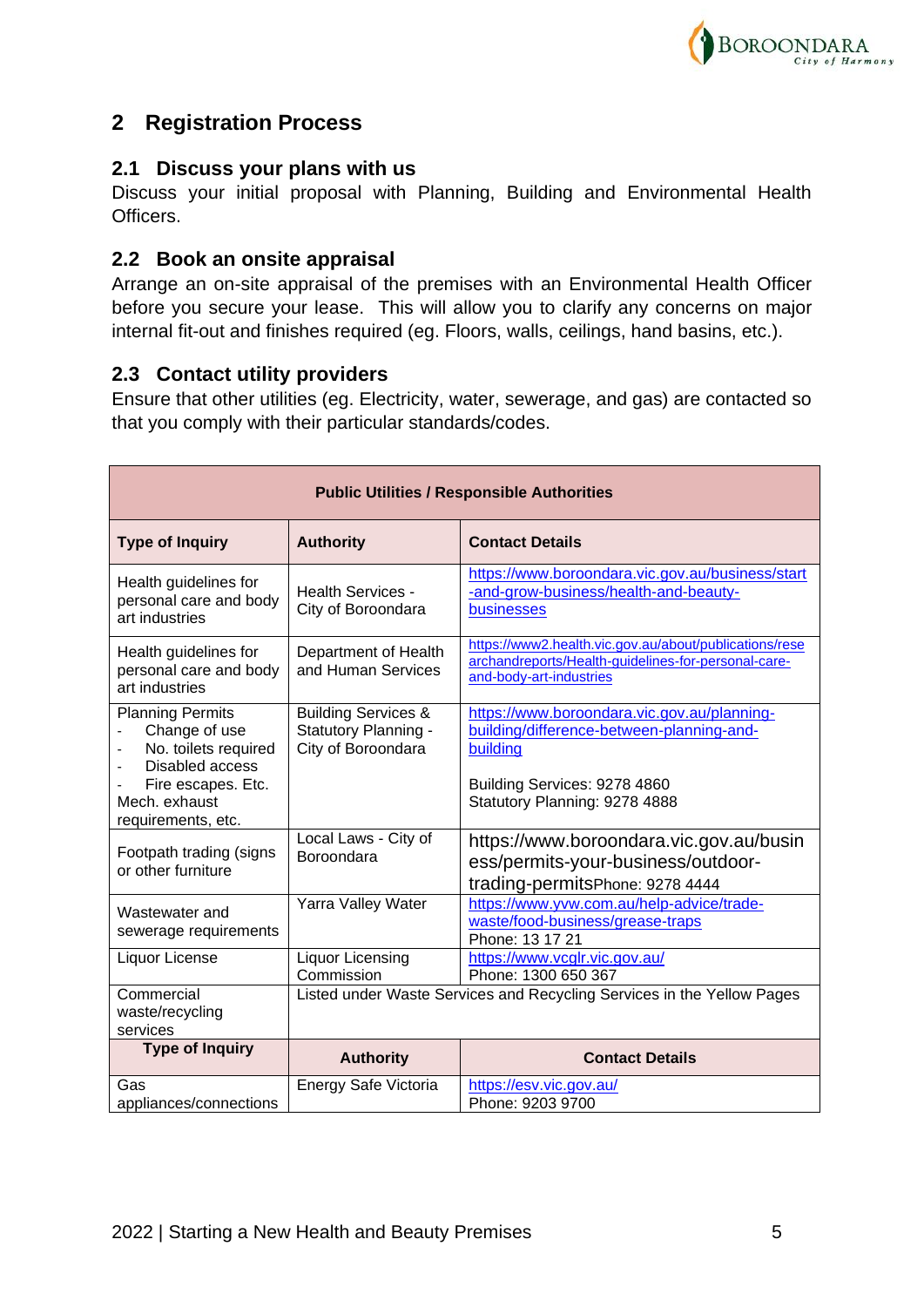

# <span id="page-5-0"></span>**2.4 Plans Submission**

Submit a copy of structural plans showing the layout of the premises. The floor plan must include elevations drawn to scale with details about location, method of installation and type of finishes of ALL surfaces, fixtures & equipment.

Further submission requirements:

- A copy of a list of treatments carried out in connection with the operation of the establishment is required.
- If Prescribed Accommodation; details on the number of beds per bedroom and the size of these rooms.

# <span id="page-5-1"></span>**2.5 Plans Assessment**

Upon approval of the preliminary plans application, an Environmental Health Officer will send a letter advising of any additional requirements which will need to be met that have not been clearly shown on the plans.

*Note:* Please allow for a standard 14-day service for plans assessment.

# <span id="page-5-2"></span>**2.6 Commencement of works**

Upon notification that your plans have been approved by the Health Services and you have received the appropriate permits from Planning & Building you may commence works.

## <span id="page-5-3"></span>**2.7 Arrange an interim inspection**

Contact the Environmental Health Officer for interim inspections of works as they are progressing. This will assist you in meeting all the requirements and help to prevent any costly mistakes if works have commenced without approval.

*Note:* No additional fees will be charged for these inspections.

# <span id="page-5-4"></span>**2.8 Book a final inspection**

A final inspection is to be organised with the Environmental Health Officer once all works have been completed. This inspection should be arranged at least one week prior to the proposed opening date.

# <span id="page-5-5"></span>**2.9 Register your business**

Once we've done the final inspection and you've met all the requirements, we'll give you an Application for Registration form which is to be completed and submitted. With the prescribed fee which is listed on the form.

We'll assess your application and let you know if it is successful. If your application is successful, you'll receive a Certificate of Registration at the initial inspection within 1 month of being approved to operate.

Your premises must not open to the public until approval is given by Health Services. Under the Public Health and Wellbeing Act it is an offence to operate a Public Health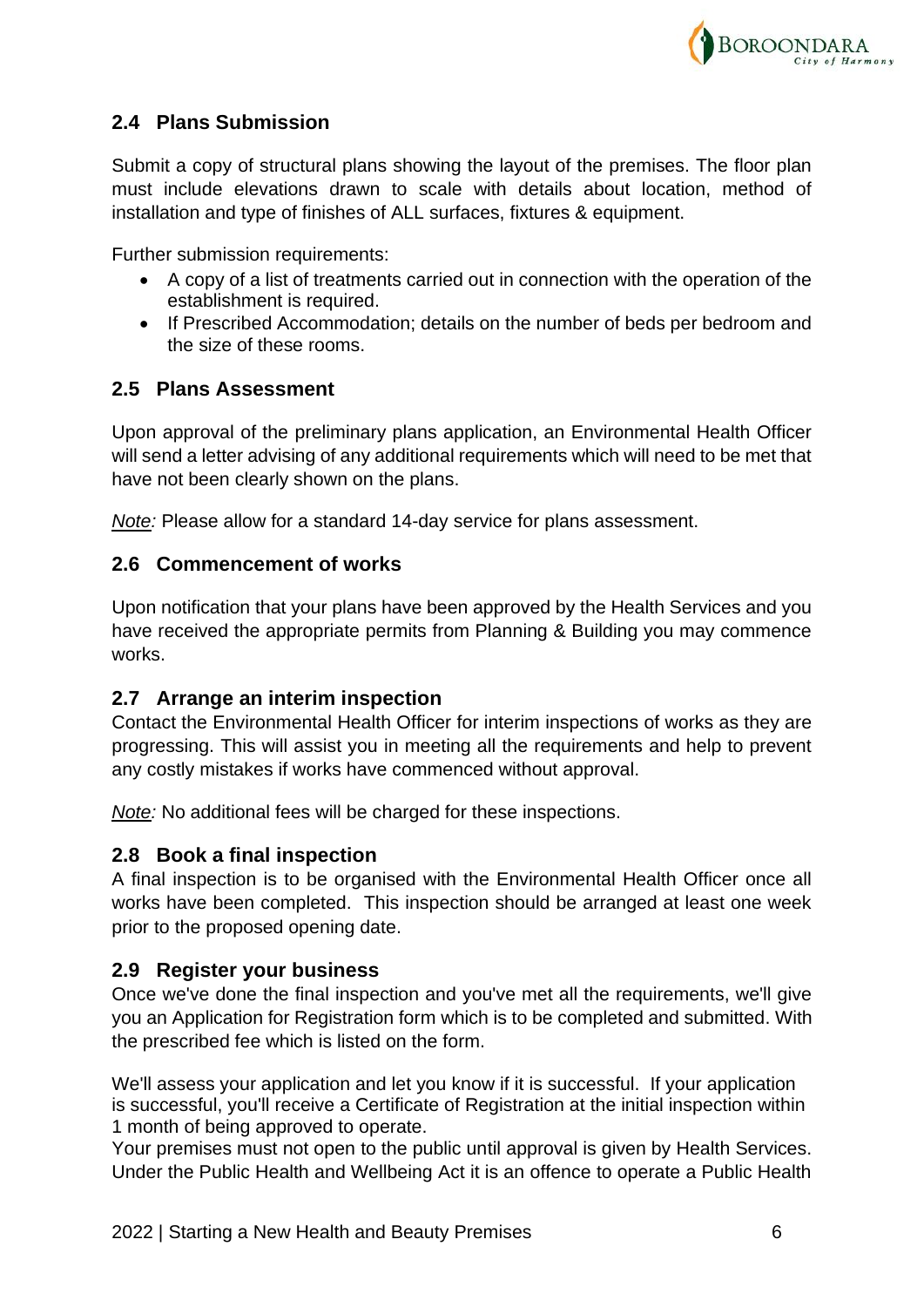

and Wellbeing Act business without being registered and can lead to Council taking legal action.

Registrations are renewed annually and be paid by 31 December each year. If we don't receive your payment by 31 December each year, you may incur additional costs, such as an infringement notice for trading unregistered, and legal proceedings may be brought against you.

# **Further Issues to Consider**

#### • **Renovations/alterations to premises**

If structural works are to be carried out on the premises the proprietor must contact the Health Services to gain approval for works. Once the approval has been granted, the proprietor must ensure that arrangements are made for a final inspection of the premises by an Environmental Health Officer.

*Note:* Building and Planning Departments may need to be notified depending upon the nature of the works to be carried out.

#### • **Changes to services provided**

The proprietor must notify Council of any amendments to the practices carried out in connection with the establishment, ie. The addition and/or removal of certain treatments/services. This is to ensure that the premises is structural adequate and that the fees reflect the processes carried out.

#### <span id="page-6-0"></span>**2.10 Hair and cosmetic make-up only**

If you operate a hairdresser cosmetic make-up only business, you will only need to register once and you will not receive an annual registration. If your services change, you are required to contact Council and discuss the change, which may require an annual registration.

## <span id="page-6-1"></span>**2.11 Exemptions**

A person or practice registered under the Health Practitioner Regulation National Law in the practice of:

- Acupuncture
- Chiropractic
- Dentistry
- Nursing or Midwifery
- Osteopathy
- Physiotherapy
- Pharmacy
- Podiatry

are exempt from registering with Council.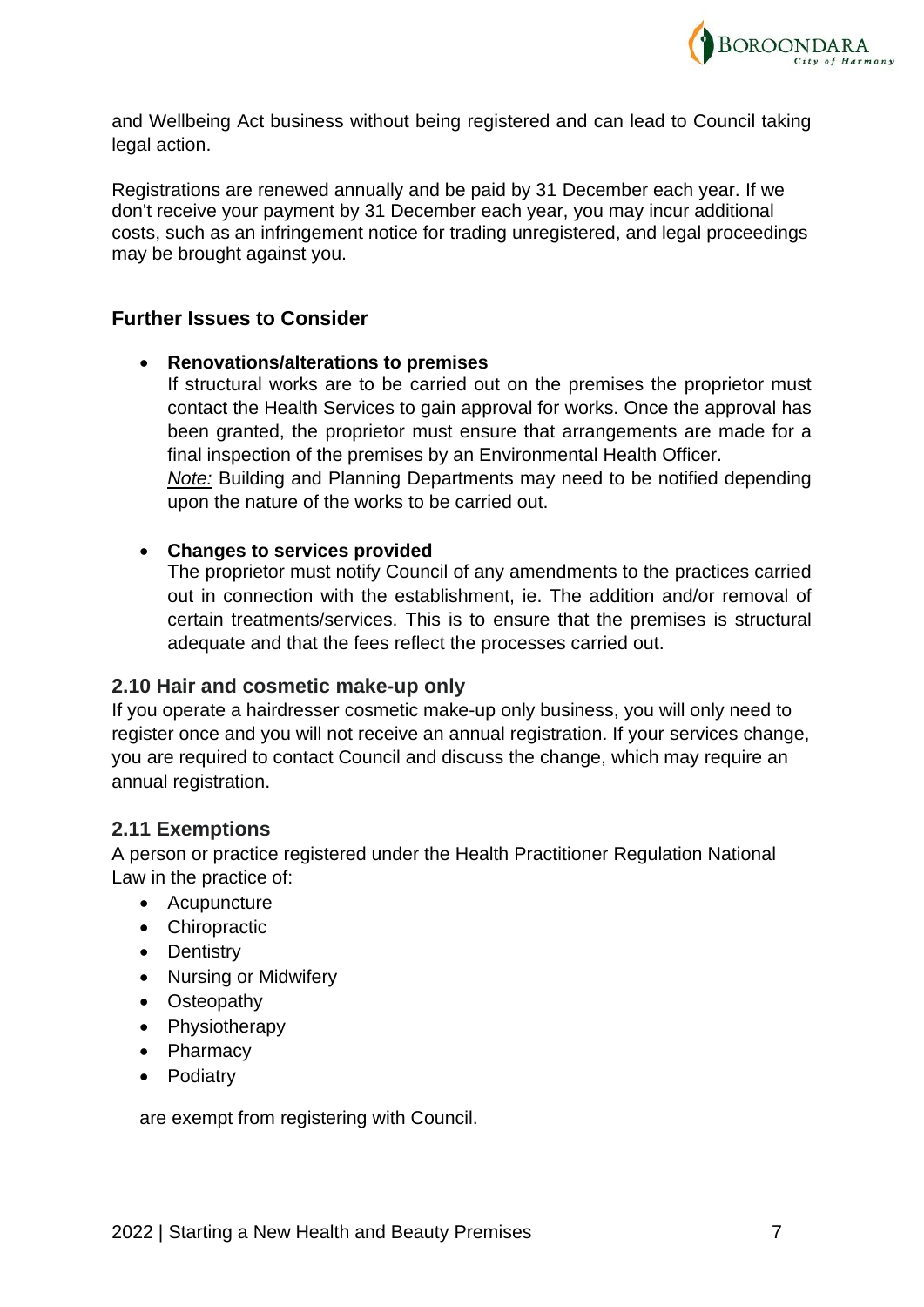

# <span id="page-7-0"></span>**2.12 Mobile hair and beauty businesses**

Low-risk procedures such as hairdressing, hairstyling, manicures/pedicures and make-up procedures can be conducted in the client's home or other settings (for example, a hotel, hostel, day care centre or nursing home) if the operator is registered with the local government within which they reside.

# <span id="page-7-1"></span>**2.13 Existing beauty businesses**

If you're purchasing an existing beauty business, you'll still need to register it with Council.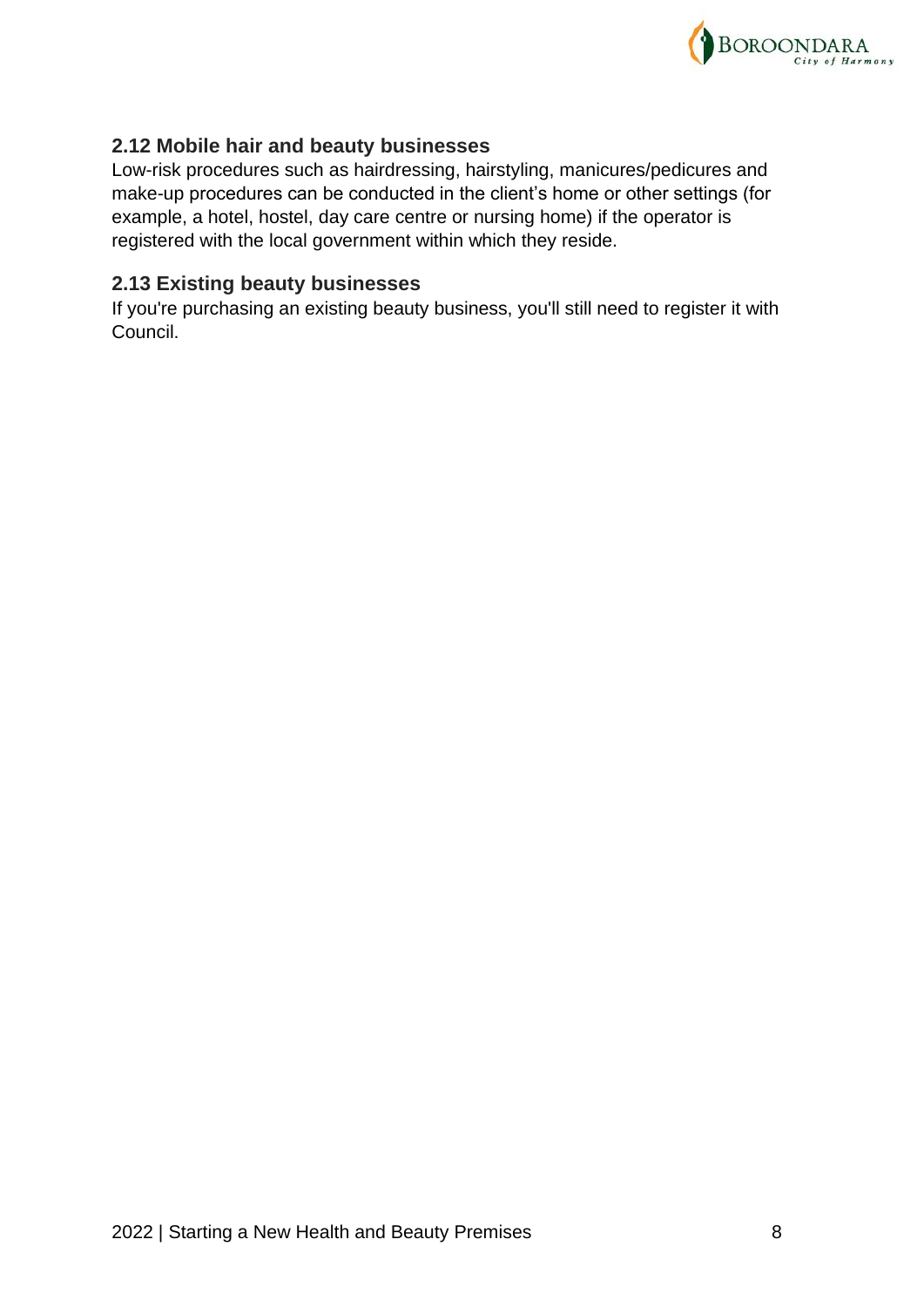

# <span id="page-8-0"></span>**3 Infection Prevention and Control Guidelines**

Infection prevention and control is important so that you do not transmit a disease or infection to yourself or your clients.

The Infection prevention and control guidelines for hair, beauty, tattooing and skin penetration industries (2020) helps those involved in these industries to comply with requirements in the:

- Public Health and Wellbeing Act 2008 *(the Act)*
- Public Health and Wellbeing Regulations 2019.

The Act and regulations documents can be found at the [Victorian Legislation and](http://www.legislation.vic.gov.au/)  [Parliamentary Document website.](http://www.legislation.vic.gov.au/)

These guidelines do not replace industry-specific guidelines or codes of practice, which must also comply with the Act and Regulations. You should talk to the industry association relevant to your business.

*[https://www2.health.vic.gov.au/public-health/infectious-diseases/personal-care-body](https://www2.health.vic.gov.au/public-health/infectious-diseases/personal-care-body-art-industries)[art-industries](https://www2.health.vic.gov.au/public-health/infectious-diseases/personal-care-body-art-industries)*



#### <span id="page-8-1"></span>**3.1 Preventing Infection**

Wash your hand regularly throughout the day as well as:

- Before and after treating a client.
- Before and after eating.
- After using the toilet.
- After disposing of waste products.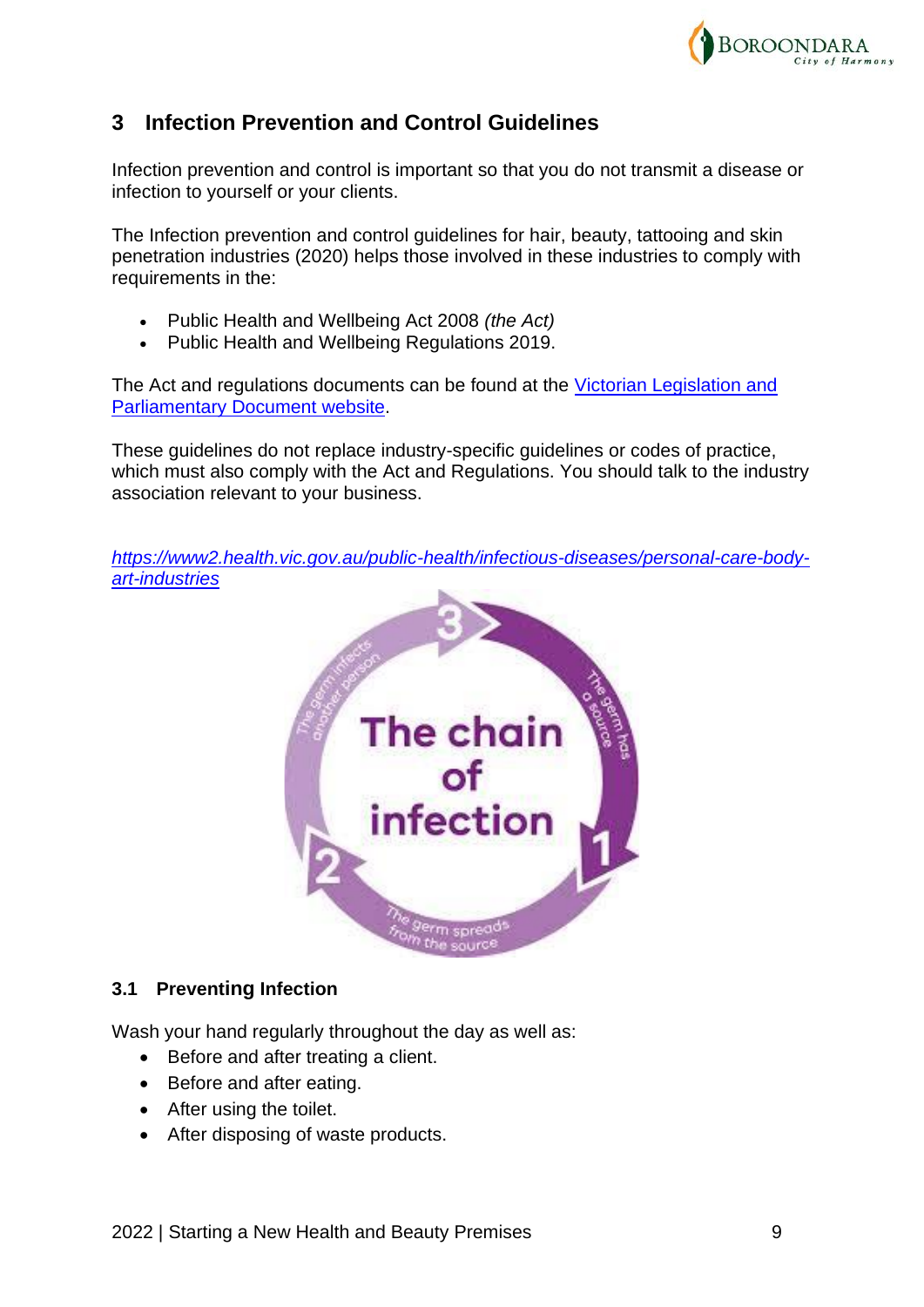

Always wear the correct Personal Protective Equipment (PPE) to prevent yourself from contracting an infection.

Avoid touching bodily fluids from other people such as blood and saliva. Direct contact with these fluids is often the cause of bacterial and viral infections, such as hepatitis and AIDS.

Maintain good hygiene practices by frequently sanitising all surfaces and equipment.

Ensure all work surfaces are smooth and impervious to assist in maintenance of hygiene.

Provide sufficient workspace and preparation areas to prevent collisions and cross contamination.

Cover all cuts and wounds with an appropriate dressing and then wear gloves to prevent an infection being contracted.

Provide a sharps disposal container for the disposal of single use skin penetration equipment such as needles.

Provide education and training in infection control/prevention for all staff to achieve a consistent standard amongst all staff.

Provide regular refresher training for infection control/prevention practices to keep information current.

# <span id="page-9-0"></span>**3.2 Sharps Containers**

Sharps are considered clinical waste. Sharps used for skin penetration, such as needles, must be handled carefully during procedures to avoid needle stick injuries and the possible transmission of blood-borne diseases.

Sharps containers must comply with Australian Standard 4031:1992. This standard sets out the requirements for non-reusable containers intended for the safe collection and transportation of used sharps objects, which may be infectious, in health care areas. It refers to the material that the containers are made from; this material must be ecologically acceptable (will not produce emissions or residues on incineration), include bio-hazard symbol, disposal instructions, safety advice, capacity indicator, fill line warnings, assembly instructions, re-order numbers and the information must be clearly printed in black on a yellow background.

Suitable sharps containers are rigid-walled, puncture-proof containers with tightfitting lids that prevent sharp objects, such as razor blades that may be contaminated with blood, from injuring another person. These containers can vary in size up from 1-litre containers. Disposal of sharps containers need occur only when the container is full, but before it is overflowing.